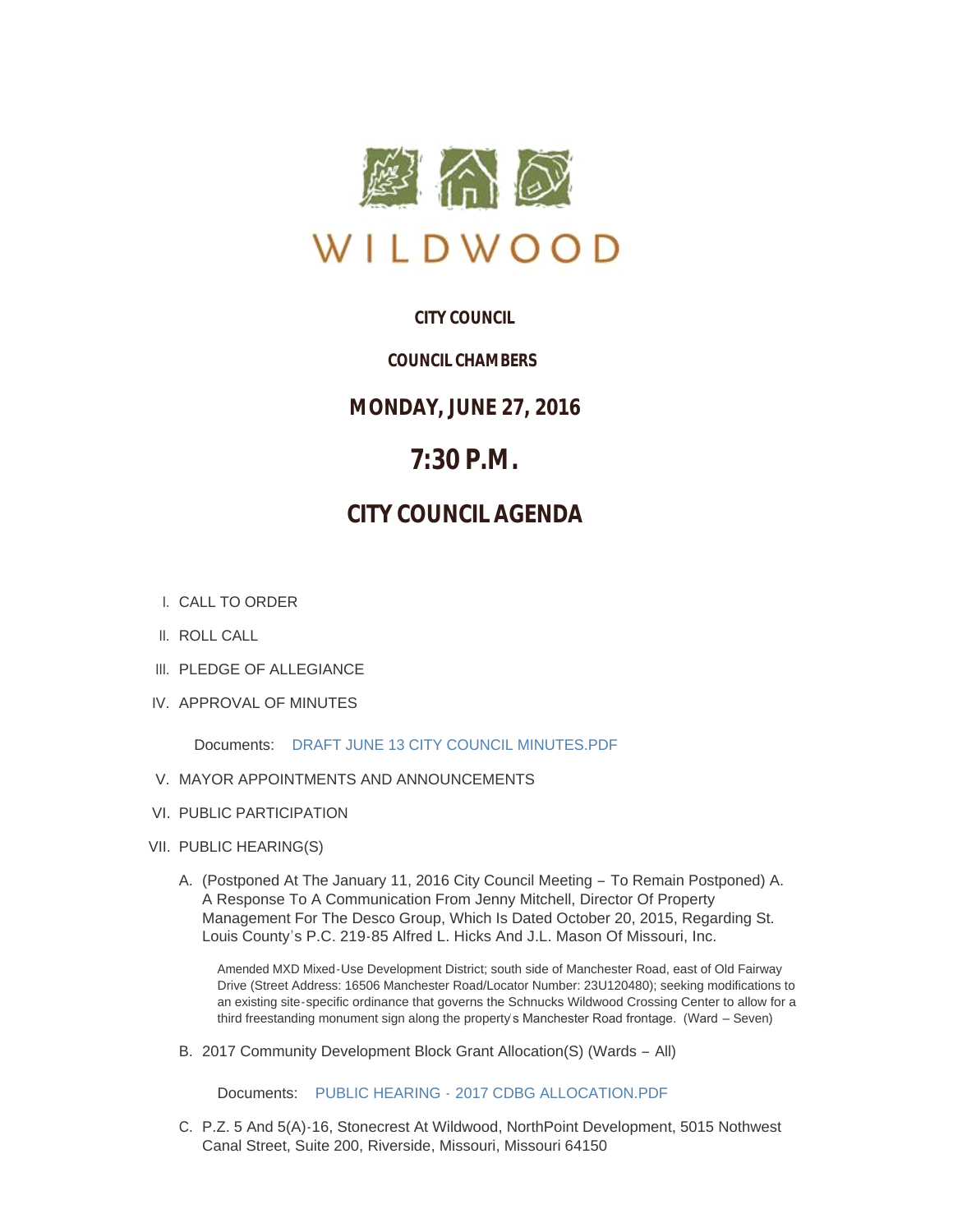A request for the modification of the Town Center Plan's Regulating Plan for two (2) lots that are a 1.6 acre area of the Phase II portion of the Wildwood Town Center Project, thereby altering their current designation from "Downtown District" to "Neighborhood General District" to accommodate a change in zoning from the C-8 Planned Commercial District to the Amended C-8 Planned Commercial District for this site, all being located on the south side of State Route 100, north of Plaza Drive, and west of Fountain Place (Locator Numbers 23V220242 and 23V220233/Street Addresses 251 and 261 Plaza Drive). **[Proposed Use: A three (3), story senior housing facility, which would allow a maximum of ninety-five units]**. (Ward – Eight)

Documents: PUBLIC HEARING - [STONECREST AT WILDWOOD.PDF](http://mo-wildwood.civicplus.com/AgendaCenter/ViewFile/Item/7379?fileID=11079)

(Postponement Requested – Remains At Planning And Zoning Commission) A D. Response To A Communication From Mike Falkner, Sterling Engineers And Surveyors, Dated March 25, 2016, Regarding P.Z. 12 And 13-15 The Villages At Bright Leaf

R-3 10,000 square foot Residence District (Town Center "Neighborhood General District" and "Neighborhood Edge District"), with a Planned Residential Development Overlay District (PRD); north side of State Route 100, east of State Route 109 (Locator Numbers 23V230041, 23V230050, 23V240327, 23V310064, 23V330022, 23V330031, 23V330206, 23V330215, 23V330233, and 23V610917/Street Addresses: 2350 and 2344 Eatherton Road, 2531, 2555, and 2567 Taylor Road, 16721 Manchester Road, and 16615, 16602, and 16618 Overlook Hills Drive); which seeks modifications to the existing site-specific ordinance (Planned Residential Overlay District Ordinance # 2145) that governs this site to address inconsistencies between this legislation and the proposed Site Development Plan (SDP) relative to certain allowed lot widths, depths, and sites. (Ward – Five)

# VIII. LEGISLATION

## UNFINISHED BUSINESS A.

1. BILL #2188 1.

AN ORDINANCE OF THE CITY OF WILDWOOD, MISSOURI, AMENDING PLANNED RESIDENTIAL DEVELOPMENT OVERLAY DISTRICT ORDINANCE #2080 TO ALLOW FRONT-ENTRY GARAGE DESIGNS. *Recommended by the Planning and Zoning Commission* (Second Reading) (Ward – Eight)

Documents: [BILL 2188.PDF](http://mo-wildwood.civicplus.com/AgendaCenter/ViewFile/Item/7396?fileID=11085)

BILL #2189 2.

AN ORDINANCE OF THE CITY OF WILDWOOD, MISSOURI, AUTHORIZING THE MAYOR OF THE CITY TO NEGOTIATE AND EXECUTE AN AGREEMENT BY AND AMONG THE CITY OF ELLISVILLE, MISSOURI, THE CITY OF WILDWOOD, MISSOURI, AND ST. LOUIS COUNTY, MISSOURI, RELATING TO DESIGN SERVICES FOR IMPROVEMENTS TO OLD STATE ROAD. *Recommended by the Administration/Public Works Committee* (Second Reading) (Wards – Seven and Eight)

Documents: [BILL 2189.PDF](http://mo-wildwood.civicplus.com/AgendaCenter/ViewFile/Item/7397?fileID=11086)

BILL #2190 3.

AN ORDINANCE OF THE CITY OF WILDWOOD, MISSOURI, AUTHORIZING THE MAYOR OF THE CITY TO NEGOTIATE AND EXECUTE A CONTRACT WITH HR GREEN, INC., FOR PROFESSIONAL ENGINEERING SERVICES RELATED TO THE PLANNING, DESIGN AND CONSTRUCTION OF THE ROUTE 109 PEDESTRIAN TUNNEL PROJECT. *Recommended by the Administration/Public Works Committee* (Second Reading) (Wards – One and Eight)

Documents: [BILL 2190.PDF](http://mo-wildwood.civicplus.com/AgendaCenter/ViewFile/Item/7398?fileID=11087)

BILL #2191 4.

AN ORDINANCE OF THE CITY OF WILDWOOD, MISSOURI, AMENDING CHAPTER 390 TRAFFIC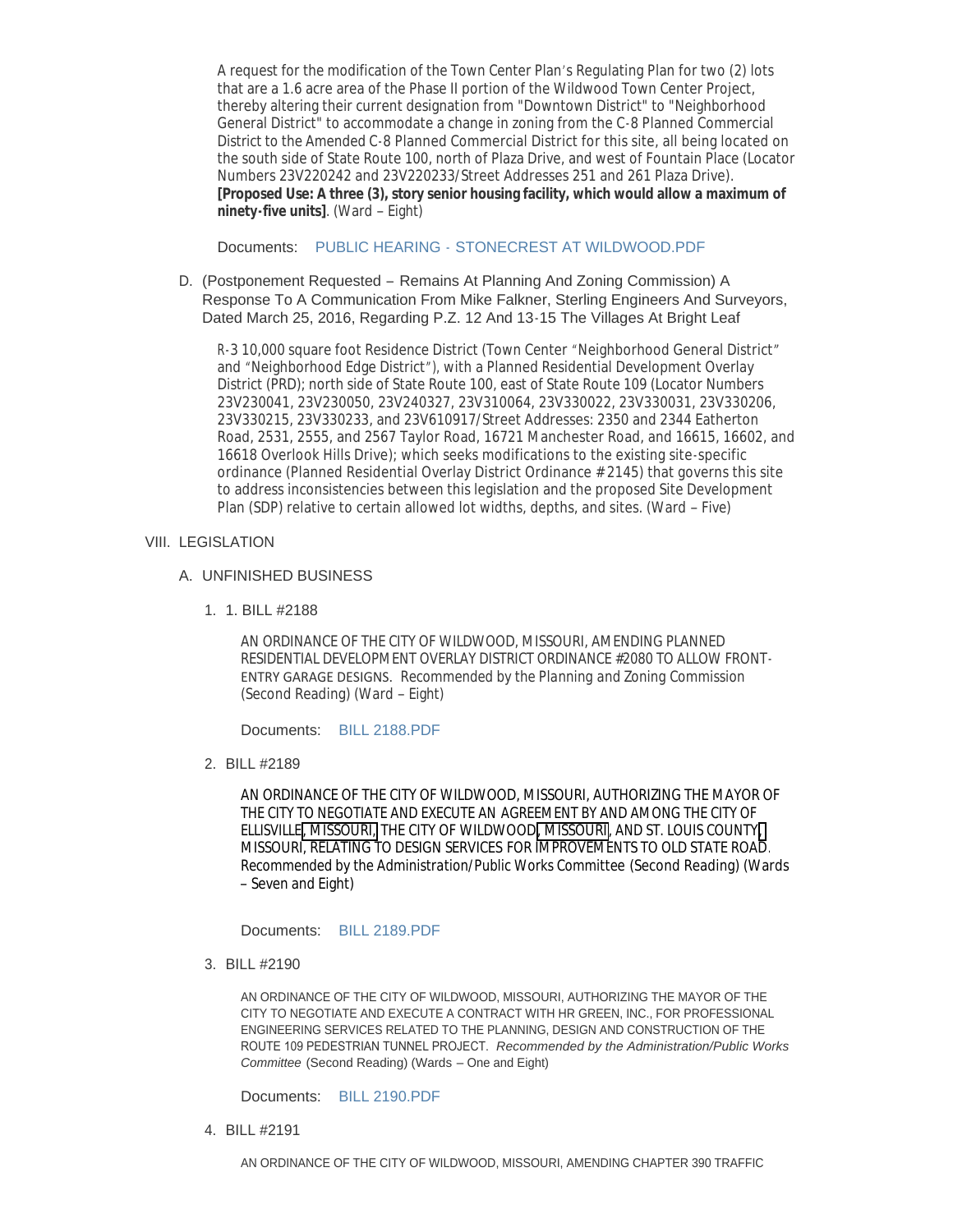SCHEDULES BY ADDING AN ALL-WAY STOP REGULATION AT THE INTERSECTION OF DARTMOUTH CROSSING DRIVE WITH DARTMOUTH CROSSING COURT AND DARTMOUTH BEND DRIVE. *Recommended by the Board of Public Safety* (Second Reading) (Ward – Five)

Documents: [BILL 2191.PDF](http://mo-wildwood.civicplus.com/AgendaCenter/ViewFile/Item/7399?fileID=11088)

BILL #2192 5.

AN ORDINANCE AUTHORIZING THE ADJUSTMENT OF A CERTAIN COMMON BOUNDARY LINE BETWEEN TWO (2) TRACTS OF LAND, TOTALING 3.772 ACRES OF AREA, BEING ALL OF LOT 5C OF "RESUBDIVISION OF ADJUSTED LOT 5 OF WEST PALISADES" [PLAT BOOK 310, PAGE 11] AND ALL OF ADJUSTED LOT D OF "WEST PALISADES LOT 5 AND WEST PALISADES ON THE MERAMEC BOUNDARY ADJUSTMENT" [PLAT BOOK 307, PAGE 80], AND LOCATED IN SECTION 20, TOWNSHIP 44 NORTH, RANGE 3 EAST, OF THE FIFTH PRINCIPLE MERIDIAN, CITY OF WILDWOOD, ST. LOUIS COUNTY, MISSOURI, AND BEING MORE SPECIFICALLY SITUATED ON THE WEST SIDE OF PALISADES DRIVE, SOUTH OF RIDGE ROAD, FOR THE PURPOSES OF CONSOLIDATING SAID PARCELS OF GROUND INTO A SINGLE LEGAL LOT OF RECORD. *Recommended by the Department of Planning & Parks* (Second Reading) (Ward – Six)

Documents: [BILL 2192.PDF](http://mo-wildwood.civicplus.com/AgendaCenter/ViewFile/Item/7400?fileID=11089)

BILL #2194 6.

AN ORDINANCE OF THE CITY OF WILDWOOD, MISSOURI, AUTHORIZING THE MAYOR OF THE CITY TO NEGOTIATE AND EXECUTE AN AMENDED CONTRACT WITH THE MISSOURI AMERICAN WATER COMPANY FOR THE RELOCATION OF A WATER MAIN TO ACCOMMODATE PHASE TWO CONSTRUCTION WITHIN WILDWOOD COMMUNITY PARK. *Recommended by the Planning/Economic Development/Parks Committee* (Second Reading) (Ward – One)

Documents: [BILL 2194.PDF](http://mo-wildwood.civicplus.com/AgendaCenter/ViewFile/Item/7401?fileID=11090)

BILL #2195 7.

AN ORDINANCE AUTHORIZING THE APPROVAL OF A RECORD PLAT, TRUST INDENTURE, GENERAL WARRANTY DEED, AND A DEPOSIT AGREEMENT, WITH ASSOCIATED LETTERS OF CREDIT GUARANTEEING CERTAIN REQUIRED IMPROVEMENTS, FOR A THIRTY-EIGHT (38) LOT RESIDENTIAL SUBDIVISION THAT IS LOCATED ON A TRACT OF LAND BEING ALL OF ADJUSTED PARCELS 'A' AND 'C' OF "BOUNDARY ADJUSTMENT PLAT OF THREE PARCELS OF LAND IN SECTIONS 1 AND 12, TOWNSHIP 44 NORTH, RANGE 4 EAST" [PLAT BOOK 322, PAGES 42-43], ALL BEING LOCATED IN THE CITY OF WILDWOOD, ST. LOUIS COUNTY, MISSOURI AND, MORE SPECIFICALLY, SITUATED ON THE SOUTH SIDE OF MANCHESTER ROAD, ON THE EAST AND WEST SIDES OF CHERRY HILLS MEADOWS DRIVE, TO BE KNOWN AS "*THE MANORS AT THE MEADOWS AT CHERRY HILLS SUBDIVISION.*" *Recommended by the Department of Planning & Parks* (Second Reading) (Ward – Eight

#### **B. NEW BUSINESS**

BILL #2196 1.

AN ORDINANCE AUTHORIZING THE CITY ADMINISTRATOR OF THE CITY OF WILDWOOD TO ISSUE A PURCHASE ORDER TO TYLER TECHNOLOGIES FOR ACCOUNTING SOFTWARE AND HARDWARE UPGRADES. *Recommended by the Administration/Public Works Committee* (First Reading) (Wards – All)

Documents: [2196 ACCOUNTING SOFTWARE UPGRADE.PDF](http://mo-wildwood.civicplus.com/AgendaCenter/ViewFile/Item/7404?fileID=11092)

BILL #2197 2.

AN ORDINANCE OF THE CITY OF WILDWOOD, MISSOURI, AUTHORIZING THE MAYOR OF THE CITY TO NEGOTIATE AND EXECUTE A COOPERATION AGREEMENT FOR INTERNET ACCESS SITES WITH ST. LOUIS COUNTY, MISSOURI, FOR THE USE OF EMERGENCY COMMUNICATIONS TOWERS FOR THE PURPOSES OF PROVIDING HIGH-SPEED INTERNET ACCESS SERVICES TO THE RESIDENTS OF THE CITY. *Recommended by the Rural Internet Access Committee* (First Reading) (Wards – All)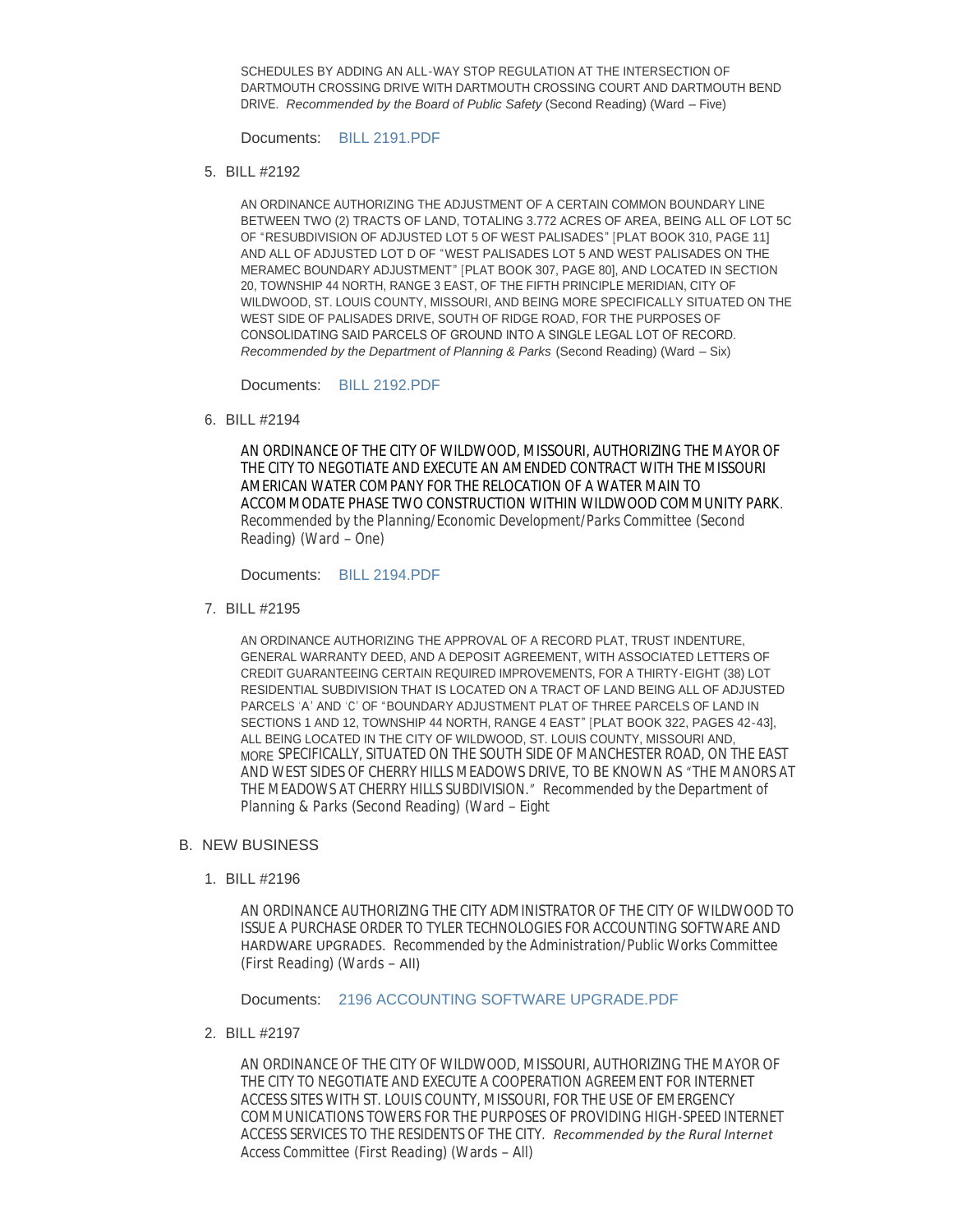Documents: 2197 AUTHORIZING COOPERATION AGREEMENT WITH COUNTY FOR INTERNET ACCESS SITES.PDF

#### BILL #2198 3.

AN ORDINANCE AMENDING THE AMENDED PLANNED COMMERCIAL DEVELOPMENT IN THE C-8 PLANNED COMMERCIAL DISTRICT ORIGINALLY APPROVED PURSUANT TO ORDINANCE #14,466 (ST. LOUIS COUNTY, MISSOURI, AND ADOPTED BY THE CITY OF WILDWOOD, MISSOURI) TO ALLOW FOR THE SALE OF BEER AND WINE AT THE BP-AMOCO STATION LOCATED ON THE SOUTHEAST CORNER OF STATE ROUTE 109 AND WILD HORSE CREEK ROAD. (St. Louis County P.C. 6-89 Amoco Oil Company) *Recommended by the Planning and Zoning Commission* (First Reading) (Ward One)

Documents: [2198 APPROVING BP AMOCO FOR SALES.PDF](http://mo-wildwood.civicplus.com/AgendaCenter/ViewFile/Item/7406?fileID=11094)

#### BILL #2199 4.

AN ORDINANCE OF THE CITY OF WILDWOOD, MISSOURI, AUTHORIZING THE MAYOR TO SUBMIT ON BEHALF OF THE CITY OF WILDWOOD AN APPLICATION WITH THE ST. LOUIS COUNTY DEPARTMENT OF PLANNING FOR 2017 COMMUNITY DEVELOPMENT BLOCK GRANT FUNDS; AND AUTHORIZING THE MAYOR TO EXECUTE THE MUNICIPAL HOUSING AND COMMUNITY DEVELOPMENT SUPPLEMENTAL COOPERATION AGREEMENT. *Recommended by the Administration/Public Works Committee* (First Reading, Second Reading Requested) (Wards – All

Documents: 2199 AUTHORIZING SUPPLEMENTAL COOP AGREEMENT FOR CDBG FUNDS.PDF

## IX. RESOLUTIONS

#### RESOLUTION #2016-16 A.

A RESOLUTION BY THE CITY COUNCIL OF THE CITY OF WILDWOOD THAT HEREBY ENDORSES AND RATIFIES THE RECOMMENDATION OF THE PLANNING AND ZONING COMMISSION ON ITS CONSIDERATION OF CHANGES TO THE 'DOWNTOWN AND WORKPLACE DISTRICTS' OF THE TOWN CENTER PLAN AND THOSE PERMITTED LAND USE ACTIVITIES ALLOWED THEREIN. *Recommended by the Planning and Zoning Commission* (Wards – One, Four, Five, Seven, and Eight)

Documents: [2016-16 RESOLUTION ON DOWNTOWN-WORKPLACE V2.PDF](http://mo-wildwood.civicplus.com/AgendaCenter/ViewFile/Item/7408?fileID=11096)

## B. RESOLUTION #2016-17

A RESOLUTION OF THE CITY COUNCIL FOR THE CITY OF WILDWOOD, MISSOURI, CREATING A SPECIAL COMMITTEE OF THE CITY COUNCIL TO IDENTIFY THE DESIRED CRITERIA FOR SELECTION OF A LOBBYIST TO REPRESENT THE CITY BEFORE THE MISSOURI GENERAL ASSEMBLY AND OTHER OFFICIALS AND AGENCIES OF THE STATE; IDENTIFY ELIGIBLE LOBBYISTS THAT MAY SATISFY SUCH CRITERIA; MAKE A RECOMMENDATION OF A LOBBYIST TO THE MAYOR AND CITY COUNCIL PRIOR TO OCTOBER 1, 2016; AND DETERMINE WHETHER THE LOBBYIST SHOULD REPRESENT THE CITY UNDER AN ARRANGEMENT THAT INVOLVES ITS CONCURRENT REPRESENTATION OF OTHER MUNICIPALITIES; AND APPOINTING THE MEMBERS THEREOF. *Recommended by Mayor Bowlin* (Wards - All)

Documents: 2016-17 APPOINTING SPECIAL COMMITTEE TO SELECT LOBBYIST.PDF

## X. OTHER

Documents: [CONSTRUCTION PROJECT UPDATE 6-24-2016.PDF](http://mo-wildwood.civicplus.com/AgendaCenter/ViewFile/Item/7375?fileID=11099)

A. Approval Of Expenditures